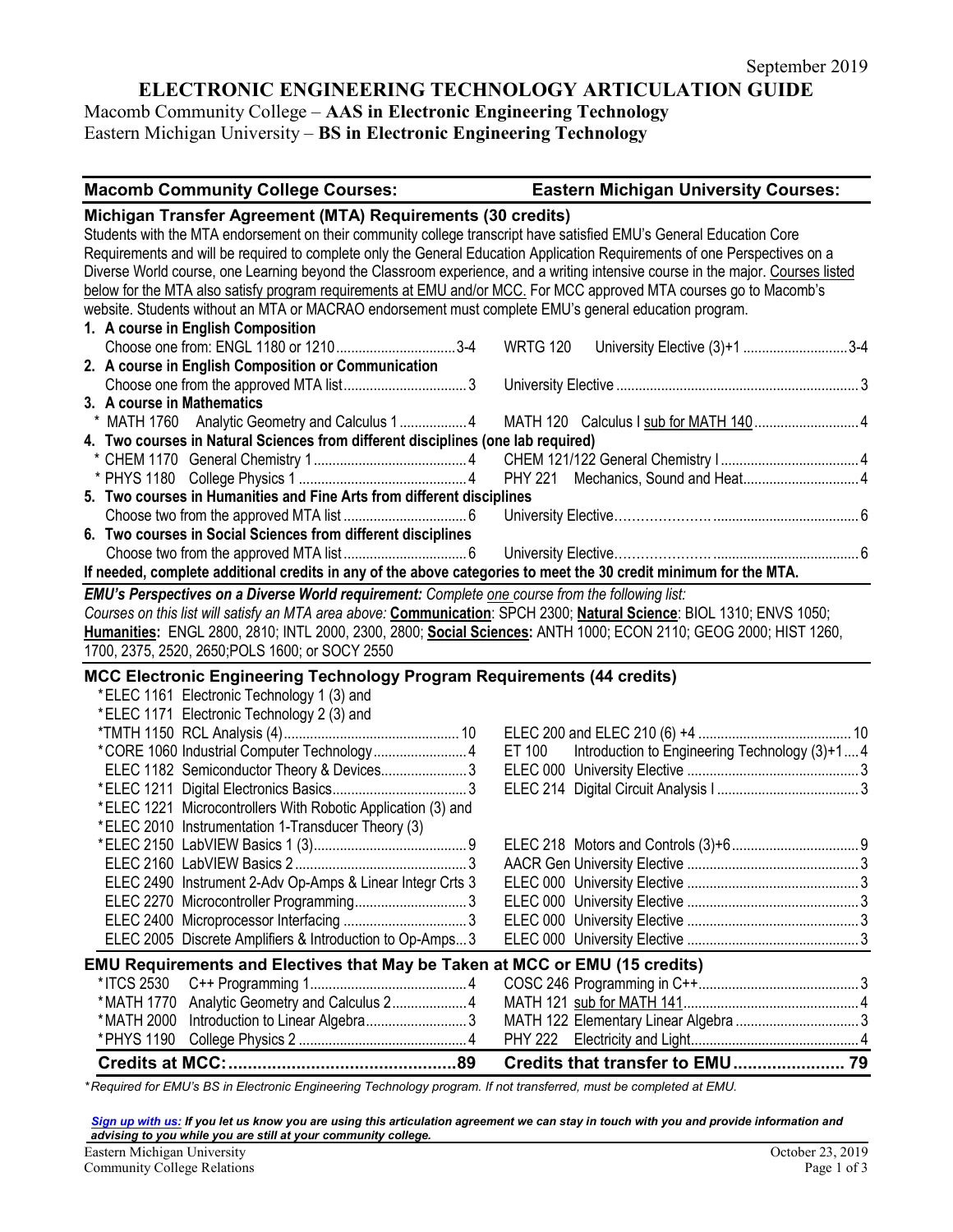## **ELECTRONIC ENGINEERING TECHNOLOGY ARTICULATION GUIDE**

Macomb Community College – **AAS in Electronic Engineering Technology** Eastern Michigan University – **BS in Electronic Engineering Technology**

### **Completion of the BS in Electronic Engineering Technology at EMU**

| <b>Major Requirements</b> |                                                          | (45 credits) |
|---------------------------|----------------------------------------------------------|--------------|
| <b>CET 151</b>            | Intro to Computing in Engineering Tech  3                |              |
| <b>CET 427</b>            | Programmable Logic Controller 3                          |              |
| <b>ELEC 300</b>           |                                                          |              |
| <b>ELEC 310</b>           |                                                          |              |
| <b>ELEC 314</b>           |                                                          |              |
| <b>ELEC 320</b>           |                                                          |              |
| <b>ELEC 326</b>           | Transform Circuit Analysis with Calculus 3               |              |
|                           | <sup>1</sup> ELEC 387L4Co-op in Electronic Technology  3 |              |
| <b>ELEC 415</b>           |                                                          |              |
| <b>ELEC 420</b>           |                                                          |              |
| ELEC 426                  | Control Systems Engineering  3                           |              |
| <b>ELEC 450</b>           |                                                          |              |
| QUAL 320                  |                                                          |              |
|                           |                                                          |              |
|                           |                                                          |              |
|                           | MET 211 Statics (3)                                      |              |
|                           | MET 314 Appl Thermodynamics & Heat Transfer (3)          |              |

*1 Fulfills EMU's Learning Beyond the Classroom requirement.*

*2 Fulfills EMU's Writing Intensive requirement.*